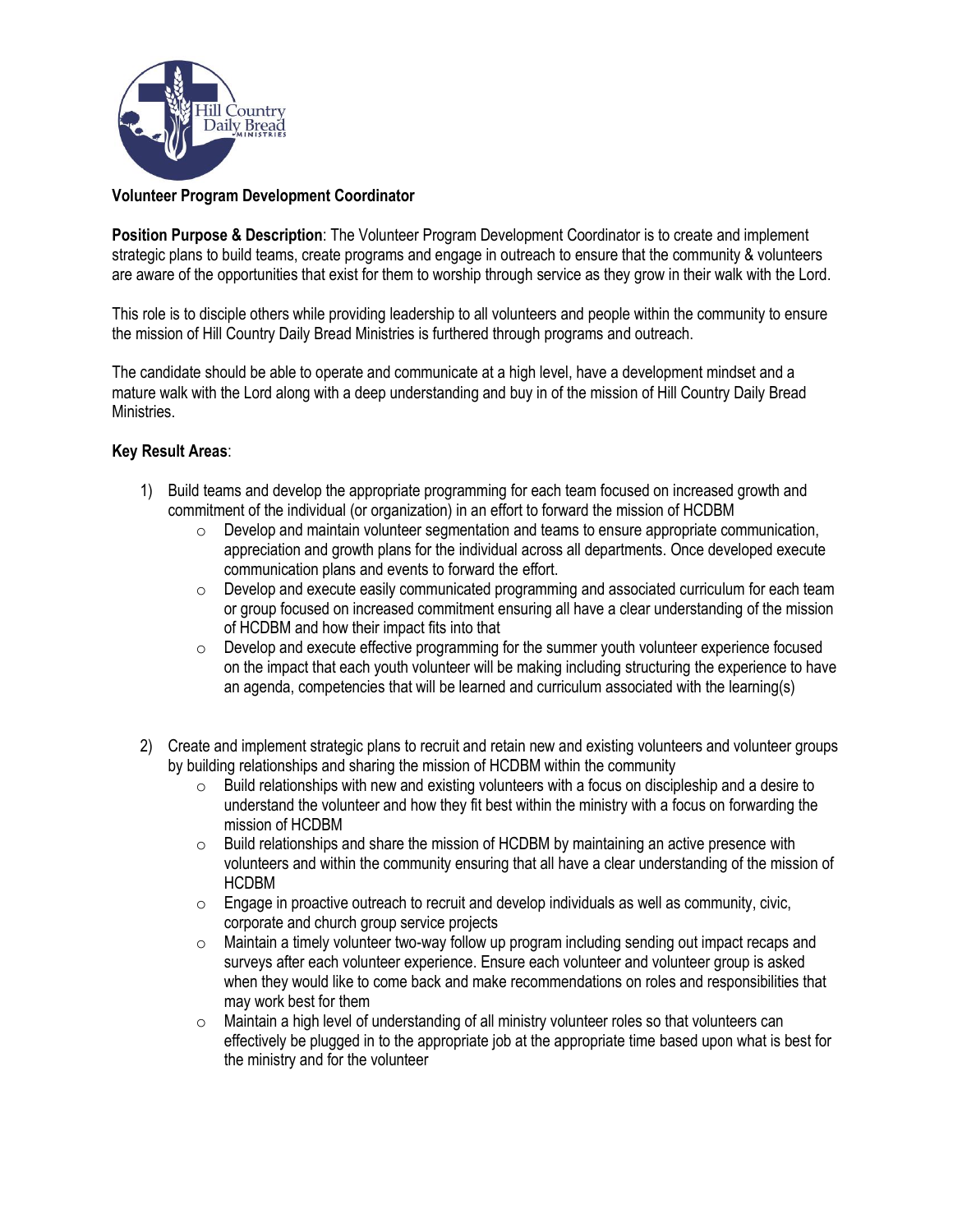

- $\circ$  Recruit and manage all volunteers for special events including but not limited to Vision Dinner, Thanksgiving distribution, Big Give, etc. Engage in proactive communication to ensure you have a clear understanding of what the needs will be and how they will be met
- $\circ$  Develop and manage lead volunteers to execute all wrap around programs such as book club, Christmas blessings, Easter baskets, Back to School, etc. ensuring there is a focus on the Gospel and a clear understanding of the purpose of the programs
- 3) Strategically identify and execute all of the ways in which individual and group volunteers can be involved with the ministry through financial and in kind donations as well as service
	- $\circ$  In collaboration with the development team identify and contact individual and group volunteers who may be interested in supporting the ministry financially
	- $\circ$  In collaboration with the development team create and coordinate a communication plan to ensure that existing and new volunteer(s) and volunteer group(s) are aware of how they can support the ministry financially or through in kind donations
	- o Ask volunteers and volunteer groups if they are interested in sponsoring the supplies associated with their service experience and/or if they are interested in doing a product drive as part of their service experience
- 4) Manage the volunteer program to ensure all of the needs of the volunteer and the ministry are met in an loving, organized and effective way
	- $\circ$  Continually communicate and collaborate with other departments and team members regarding needs, contacts, programs and schedules
	- o Maintain volunteer calendar of events, contacts and details accurately and in a timely manner
	- $\circ$  Track and report on a consistent basis contacts, service hours, demographics and opportunities through the appropriate database system
	- $\circ$  Ensure all volunteer information and liability forms are filled out in a timely manner and placed into the database system
	- $\circ$  Ensure all volunteer service hours are tracked on the sign in and sign out sheets and available for input into the database system in a timely and accurate way
	- $\circ$  Provide tracking and data including experience outcomes to other departments on a regular basis including but not limited to the grants and development department so that the volunteer efforts can effectively be communicated
	- $\circ$  Maintain constant communication with the marketing team to ensure impact stories and experience outcomes are placed on social media, sent through email, etc as appropriate
	- o Maintain and communicate stories of fruit from volunteer experiences on a regular basis internally and externally

## **Minimum Requirements**:

- Development mindset, entrepreneurial spirit
- Experience creating programs and associated curriculum
- Experience leading teams and groups
- Excellent communication and composure in a fast paced environment
- High level of comfort presenting Christian mission and values
- Persistence with a mature and teachable spirit
- High level of comfort with the computer, online calendar and associated database systems (will train on specific systems)